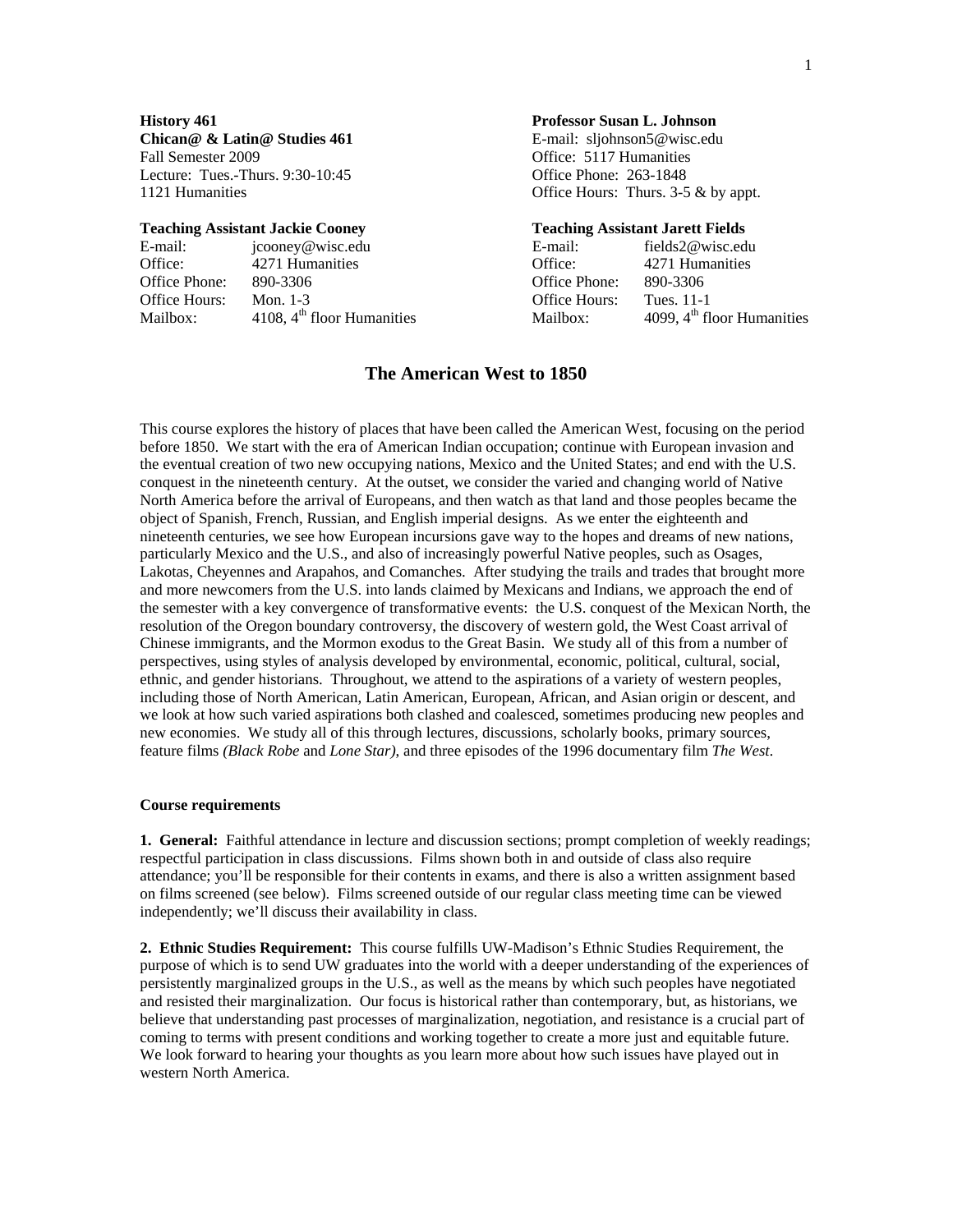**3. Laptops and notetaking:** The use of laptop computers or other screen-based devices is not permitted during lecture (including when films are screened) or in discussion sections, unless you have a medical need that has been authorized by the McBurney Disability Resource Center. If you do have authorization from the McBurney Center, please discuss this with us during the first week of class. Notetaking should be done by hand, and we encourage you to share your notes with one another. In addition, lecture outlines and key terms will be displayed throughout each lecture and are also available on the Learn@UW site for this class. New outlines usually are posted on Learn@UW the night before each lecture; you may wish to print these materials out and bring them with you to class.

**4. Course materials on Learn@UW:** Virtually all course materials will be posted on the Learn@UW site for this class. The exceptions to this rule include maps and the midterm and final exams, which will be distributed in hard copy during regularly scheduled lecture periods.

**5. Readings and discussions:** This course has a heavy reading load. Readings complement lectures and films screened in class; they only occasionally cover the same material. Make sure you budget your time so that you can complete assigned readings each week before your discussion section meets. Some of the toughest reading in this course comes in the three single-author texts assigned (books by Kathleen DuVal, [Andrés Reséndez,](http://www.amazon.com/exec/obidos/search-handle-url/index=books&field-author-exact=Andr%25E9s%20Res%25E9ndez&rank=-relevance%252C%252Bavailability%252C-daterank/102-4488320-3288966) and Susan Johnson), which is why we'll be discussing these books both in section and in lecture (one lecture period for each of the three books). Still, most discussion of readings will occur in discussion section, and you won't be able to participate in section unless you've done the reading (note that course participation counts for 20% of your final grade). In section, you'll relate readings to lectures and films, but the primary purpose of section is discussion of assigned readings, not review of lecture material. It's also in section that you'll learn how to read and analyze primary sources (reproduced in *The West in the History of the Nation*), which are the building blocks of historical research and writing.

**6. Film Journals:** Each of you should keep a journal about your *intellectual reactions* to the documentary and feature films that will be screened for this class (keeping such a journal will help jog your memory about the film content when exam time comes around). You'll have an opportunity to turn in a 1-2 page journal entry that discusses the films and their *relationship to readings and lectures*. You don't need to focus equally on all of the films screened, but your journal entry should discuss *at least two* of the films, and it should relate the films to other course materials. Here are the three options for your journal entry:

1) Write a 1-2 page journal entry in which you discuss at least two episodes of the documentary film *The West* and their relationship to other course materials (readings, lectures, and/or other films).

2) Write a 1-2 page journal entry in which you discuss both feature films, *Black Robe* and *Lone Star*, and their relationship to other course materials (readings, lectures, and/or other films).

3) Write a 1-2 page journal entry in which you discuss at least one of the episodes of the documentary film *The West* and one of the two feature films, *Black Robe* or *Lone Star,* and their relationship to other course materials (readings, lectures, and/or other films).

Your journal entry is due at the beginning of lecture on Tues. Dec. 8, UNLESS you're writing about the film *Lone Star.* The lecture on Dec. 10 may help you think about the film in new ways, so if you write about *Lone Star,* you can wait until the beginning of lecture on Tues. Dec. 15 to turn in your journal entry.The entry can be computer-generated or handwritten. It won't be graded, but it will be marked using  $a +$ ,  $\checkmark$ ,  $\checkmark$ , system, and this mark will be used to help determine your course participation grade.

**7. Papers:** You'll write two papers for this class, a brief 2-page paper on assigned primary sources, and a longer 5-page paper on one of the three single-author books assigned. Both papers are designed to give you hands-on experience with the building blocks of history, that is, original primary source materials.

**a. First paper:** Two pages, double-spaced. You'll receive guidelines for this paper early in the semester. This paper will give you a chance to consider in depth some of the primary source readings from The West in the History of the Nation, those reprinted in chap. 1, "Cultures in Conflict: First Encounters," chap. 2, "Colonization: Religion and Economy in Frontier Regions," and chap. 3, "The Late Seventeenth Century: Rebellion on Two Frontiers." You'll choose at least two of the primary sources from any of these chapters and analyze the different points of view of the Spanish and/or French and/or English colonial projects and Native responses represented by each. Your paper will be due at the *beginning* of lecture on Tues. Sept. 22.Papers must be computer-generated, double-spaced, with standard one-inch margins. Late papers will be accepted without penalty only if you negotiate an alternative due date with your teaching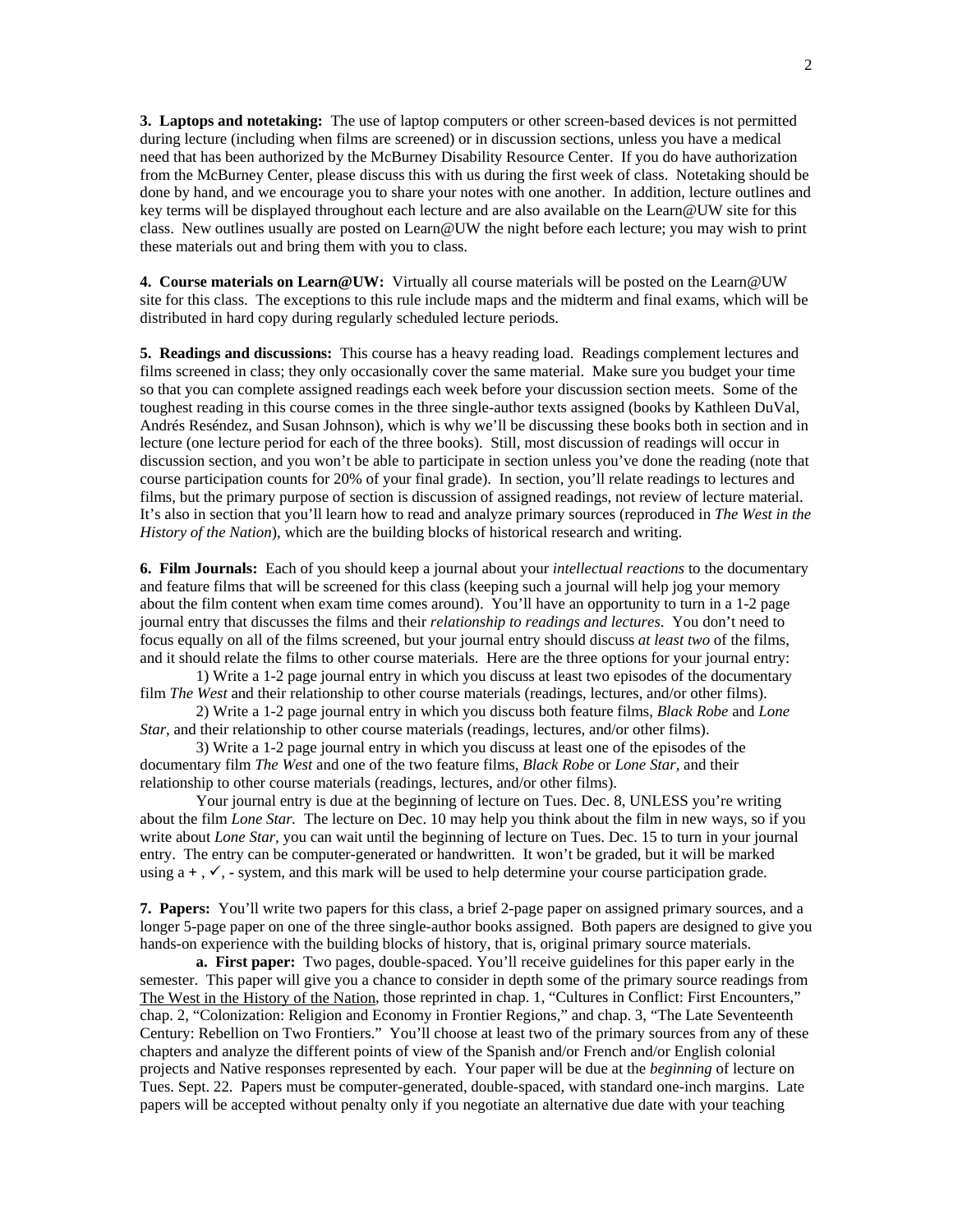assistant at least *48 hours prior to the due date* specified here. Otherwise, late papers will drop by one-half of a grade for each day that they are late.

**b. Second paper:** Five pages, double-spaced. You'll receive guidelines for this paper early in the semester. This paper will be written individually, but there will be teamwork involved in your initial research. For this paper, you'll use as your starting point one of the three single-author books assigned to the class as a whole: DuVal, Native Ground; Reséndez, Changing National Identities; or Johnson, Roaring Camp. We'd like to have roughly equal numbers of students writing on each of these books. So during the second week of class, we'll ask you to designate your top two book choices, and then we'll divide the class into three similarly sized groups, each one assigned to a different book. We'll make every effort to assign you to your top choice book. The three mega-groups (each assigned one of the three books) will have time in class to organize themselves into smaller research teams (we suggest 2-4 students on each team). Each research team will then plan a research strategy for identifying primary source materials relevant to the book assigned. These primary sources should be found in libraries on campus. (Note that on Thurs. Sept. 17, we'll have a librarian come to teach us how to find such materials.) The research teams from each mega-group will report on the primary sources they've found during the class period in which we'll be discussing the book assigned to that mega-group (Native Ground, Tues. Oct. 6; Reséndez, Changing National Identities, Tues. Nov. 17; Roaring Camp, Thurs. Dec. 3). Meanwhile, each individual should be deciding on one or two of the primary sources identified to use in the preparation of his or her individual paper. The actual paper, then, will be both a review of the book and an exploration of how the author uses primary sources to make a historical argument. You'll use the source(s) you've chosen to demonstrate in detail how the author makes use of primary materials. Your paper will be due at the *beginning* of lecture a week after the book you've read is discussed in class (Native Ground, Tues. Oct. 13; Reséndez, Changing National Identities, Tues. Nov. 24; Roaring Camp, Thurs. Dec. 10). Papers must be computer-generated, double-spaced, with standard one-inch margins. Late papers will be accepted without penalty only if you negotiate an alternative due date with your teaching assistant at least *48 hours prior to the due date* specified here. Otherwise, late papers will drop by one-half of a grade for each day that they are late.

**8. Exams:** There will be two take-home essay exams, a Midterm and a Final. We won't give out exam questions before the times specified here under any circumstances. The Midterm questions will be handed out at the *end* of lecture on Tues. Oct. 13, and your answers must be handed in at the *beginning* of lecture on Tues. Oct. 20. There will be no lecture on Thurs. Oct. 15, but the professor and teaching assistants will be available in the classroom to answer any questions you may have about the Midterm. The Final questions will be handed out at the *end* of lecture on Thurs. Dec. 10, and your answers must be handed in between 2:45 and 4:45 p.m. on Sat. Dec. 19—that is, during the regularly scheduled final exam period for this course. There will be no lecture on Tues. Dec. 15, but the professor and teaching assistants will be available in the classroom to answer any questions you may have about the Final. Midterm and Final exams must be computer-generated, double-spaced, with standard one-inch margins, and they may not exceed the page limits established. You must work individually and independently on these exams; evidence of collaboration, plagiarism, or other academic dishonesty will result in automatic failure. *Late exams won't be accepted* (no exceptions made for computer difficulties or transportation problems).

#### **Grades**

Your final grade will be determined using the following formula:

| Course participation | 20% |
|----------------------|-----|
| First paper          | 10% |
| Second paper         | 25% |
| Midterm exam         | 20% |
| Final exam           | 25% |

From time to time, you may be given the chance to enhance your course participation grade by attending a campus event relevant to the history of the American West and writing up a *one-page response paper that relates that event to course content*. These events will be announced in class and/or over the class email list. If you want extra credit for an event that has not been announced in class or over the class email list,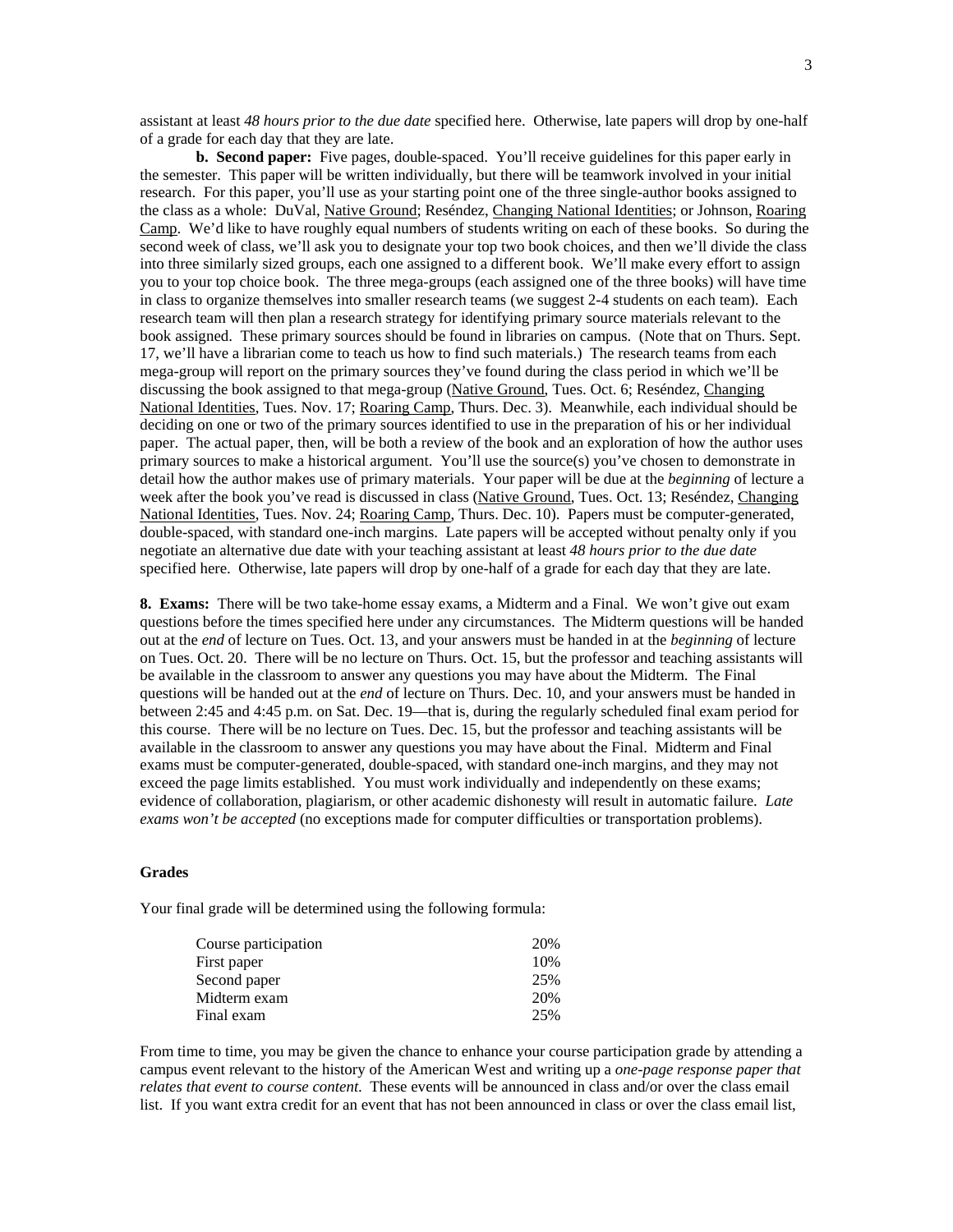please check with Professor Johnson to make sure that the event that interests you is sufficiently relevant to course content before writing a response paper and turning it in.

#### **Readings**

The following four books are required for all students. They are available for purchase at the University Book Store, and are on reserve at College Library in Helen C. White Hall:

- William Deverell and Anne Hyde, eds., *The West in the History of the Nation: A Reader*, Vol. 1, *To 1877* (Boston: Bedford/St. Martin's, 2000).
- Kathleen DuVal, *Native Ground: Indians and Colonists in the Heart of the Continent* (Philadelphia: University of Pennsylvania Press, 2006).
- Susan Lee Johnson, *Roaring Camp: The Social World of the California Gold Rush* (New York: W.W. Norton, 2000).
- [Andrés Reséndez,](http://www.amazon.com/exec/obidos/search-handle-url/index=books&field-author-exact=Andr%E9s%20Res%E9ndez&rank=-relevance%2C%2Bavailability%2C-daterank/102-4488320-3288966) *Changing National Identities at the Frontier: Texas and New Mexico, 1800-1850* (Cambridge: Cambridge University Press, 2004).

The following book *isn't required*, but it's *ever-so-highly recommended*. Those of you who purchase it may find it something you'll be happy to have on your bookshelf for years to come. Still, it's expensive, so you may want to use one of the copies on reserve at College Library. The *assignments in this book aren't required*, but once you start reading them, you might get hooked. You'll also find the book useful when you work on your take-home exams. This is no boring compendium of useless facts, but rather a curious collection of brief, readable essays on an extraordinary range of topics written by some of the leading practitioners in the field of western history (the same can't be said for all *Wikipedia* entries). Was Daniel Boone saint or sinner? What are the roots of contemporary Chicanas and Chicanos? Before Wisconsin was known for cheese, for what was it known (a question for out-of-state students)? Where were the seven cities of gold, or Cíbola? How did Lakota people become known as the Sioux? Where did the Santa Fe Trail begin and end, and who and what traveled along it? Who were the first people of African descent in what we now call the West? Who invented scalping? Who cried on the Trail of Tears? Why were mountain men hooked on beavers? Why does so much of the Midwest look like a checkerboard when you fly over it? Why do so many Mormons live in Utah? Why is Texas so weird? You'll find the answers in:

Howard Lamar, ed., *The New Encyclopedia of the American West* (New Haven, Conn.: Yale University Press, 1998). [Abbreviated as NEAW in syllabus. Remember, all NEAW entries are recommended rather than required reading. You'll find the entries particularly helpful when you're working on your Midterm and Final exams.]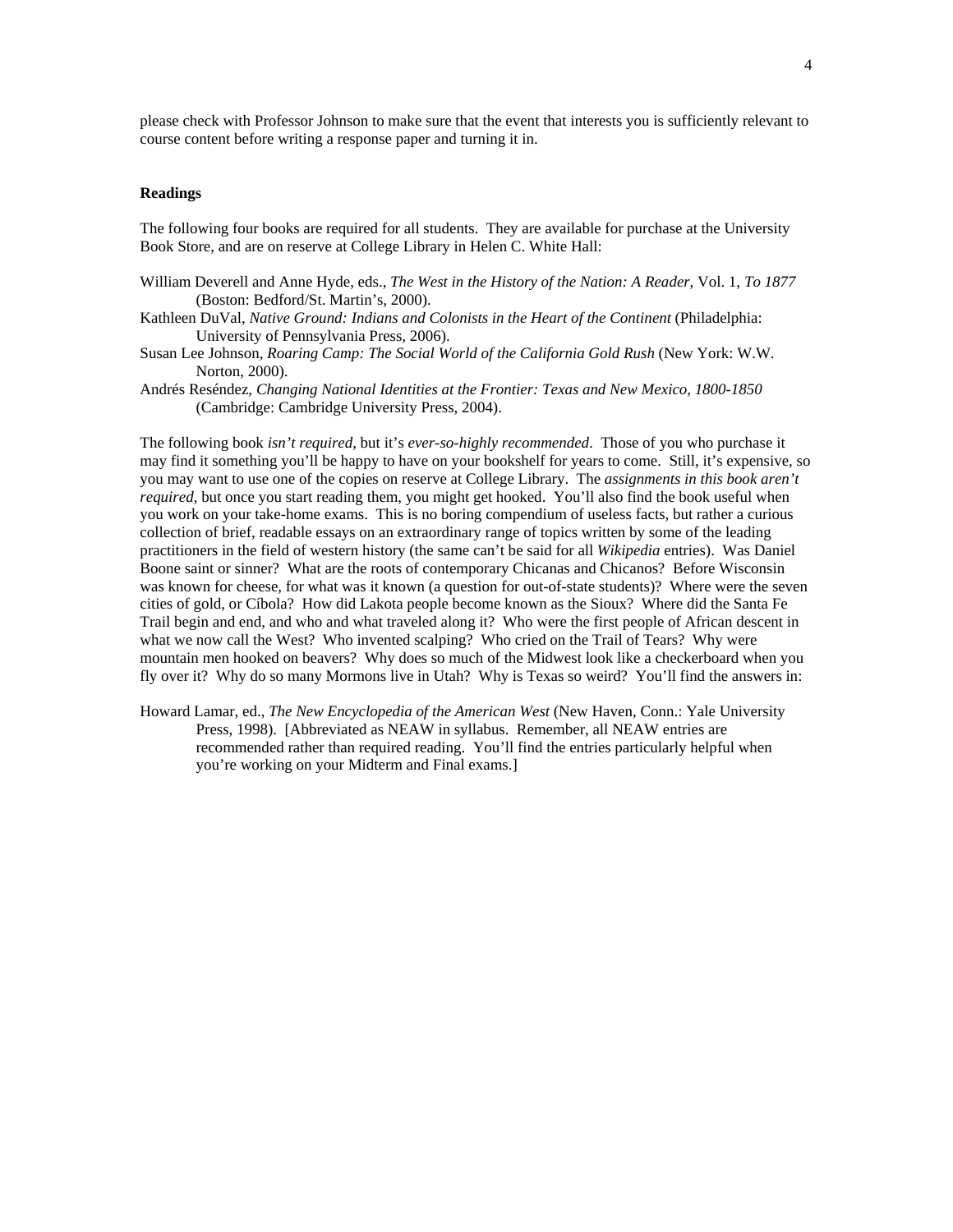## **Calendar and Assignments**

#### *Week 1*

Thurs. Sept. 3: Course Introduction

Reading: The West: Intro., pp. xv-xvi

NEAW: Physiography of the U.S.; Frontier theory; Turner, Frederick Jackson; Frontier, Canada; Mexican Americans; western history, 1970s-90s

#### *Week 2*

| Tues. Sept. 8:   | Native North America: Concepts                                                      |
|------------------|-------------------------------------------------------------------------------------|
| Thurs. Sept. 10: | Native North America: Peoples and Places                                            |
| Reading:         | Native Ground, Intro. $\&$ chap. 1, pp. 1-28<br>The West: chaps. $1-2$ , pp. $2-45$ |

NEAW: Indian languages; Indians of California, of Texas, of the Great Basin, of the Great Plains, of the Northwest, of the Southwest; Powhatan; see also entries for various Indian peoples, nations, & confederacies, such as Sioux (Dakota, Lakota), Ute, Iroquois Confederacy, "Five Civilized Tribes," Pueblo, Cheyenne & Arapaho, Apache, Navajo, Modoc & Klamath; Arkansas River; Siouan tribes, Southern; DeSoto; Coronado

#### *Week 3*

| Tues. Sept. $15$ : | <b>Imperial Designs</b>                                                                                                         |
|--------------------|---------------------------------------------------------------------------------------------------------------------------------|
| Thurs. Sept. 17:   | Special library workshop on finding primary sources<br>(held in regular classroom)<br>David Null, Director, University Archives |

 *Thurs. evening: special screening of the film "Black Robe," TBA* 

Reading: Native Ground, chaps. 2-3, pp. 29-102 The West: chap. 3, pp. 46-65

> NEAW: Exploration, Spanish; Exploration, English; Exploration, French; Exploration, Russian; Cabeza de Vaca; Oñate; Cíbola; Acoma Pueblo; Indian-captivity narratives; Jolliet; Marquette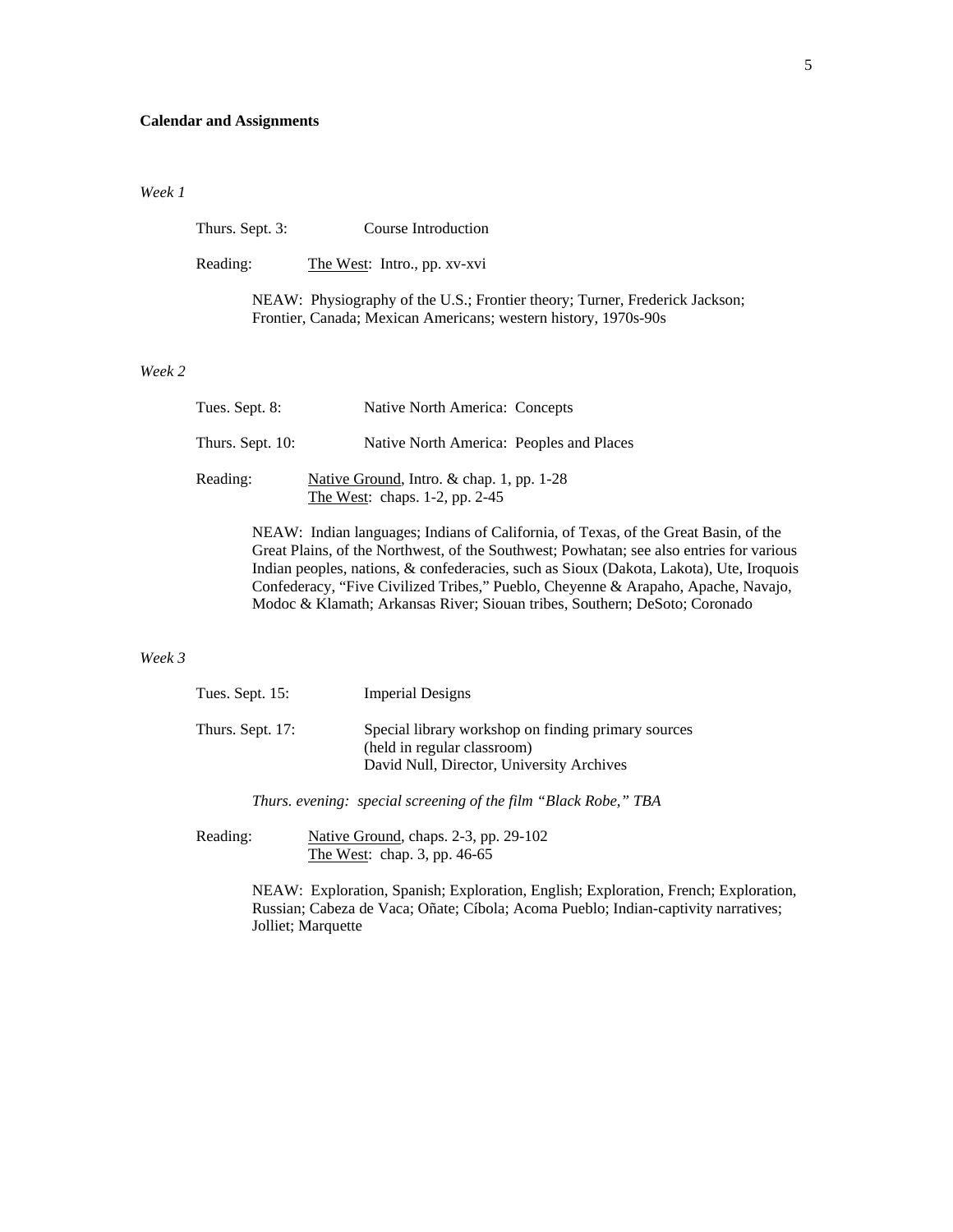| Tues. Sept. 22:  | Spanish Colonies and Indian Peoples: New Mexico<br>First paper due in lecture                                                                                                                                                                                                                                                                                                                                                                                                                                                                                             |
|------------------|---------------------------------------------------------------------------------------------------------------------------------------------------------------------------------------------------------------------------------------------------------------------------------------------------------------------------------------------------------------------------------------------------------------------------------------------------------------------------------------------------------------------------------------------------------------------------|
| Thurs. Sept. 24: | Spanish Colonies and Indian Peoples: Texas and California                                                                                                                                                                                                                                                                                                                                                                                                                                                                                                                 |
| Reading:         | Native Ground, chaps. 4-6, pp. 103-195<br>The West: chap. 4, pp. 66-87                                                                                                                                                                                                                                                                                                                                                                                                                                                                                                    |
|                  | NEAW: New Mexico (thru Spanish period); Santa Fe (thru Spanish period); Rio Grande;<br>Nevada (thru mid-19 <sup>th</sup> century); Utah (thru mid-19 <sup>th</sup> century); Texas (thru the Spanish<br>period); San Antonio; San Francisco de las Tejas; Alamo (thru 1793); Vial; California<br>(thru the Spanish period); Serra; missions, California (read entries for missions that<br>interest you); Alaska, thru European explorers and the rise of Russian Alaska; Baranov;<br>Roman Catholic missionaries, thru the borderlands of New France & New Spain; Boone; |

## *Week 5*

| Tues. Sept. 29: | Empires in the Woods                                                                 |
|-----------------|--------------------------------------------------------------------------------------|
| Thurs. Oct. 1:  | Pushing into the Plains                                                              |
| Reading:        | Native Ground, chaps. 7-8 & Conclusion, pp. 196-248<br>The West, chap. 5, pp. 88-109 |

Kentucky, settlement of; Kentucky frontier stations

NEAW: land policy in the colonies (1607-1775); King Philip's War; Bacon's Rebellion; French heritage; Mississippi Valley, French & Spanish periods; St. Louis; Laclède; Chouteau; Chouteau family; New Orleans; fur trade, in the colonies; Hudson's Bay Co.; beaver; horse; buffalo; Sioux (Lakota, Dakota); Cheyenne & Arapaho; Comanche

# *Week 6*

| Tues. Oct. $6:$ | discussion of and reports on Native Ground        |
|-----------------|---------------------------------------------------|
| Thurs. Oct. 8:  | Film, <i>The West</i> , part 1, <i>The People</i> |
| Reading:        | The West, chap. $6$ , pp. $110-27$                |

NEAW: Colonial wars; Indian-white relations, British Indian policy, 1763-75; Pontiac's Rebellion

#### *Week 7*

| Tues. Oct. 13:     | Wars of Empire<br>Native Ground papers due at beginning of lecture<br>MIDTERM EXAM HANDED OUT AT END OF LECTURE |
|--------------------|-----------------------------------------------------------------------------------------------------------------|
| Thurs. Oct. $15$ : | work on exams; professor and TAs<br>available in classroom for consultation                                     |

NOTE: *no discussion section meetings on Tues. & Wed., Oct. 13 & 14*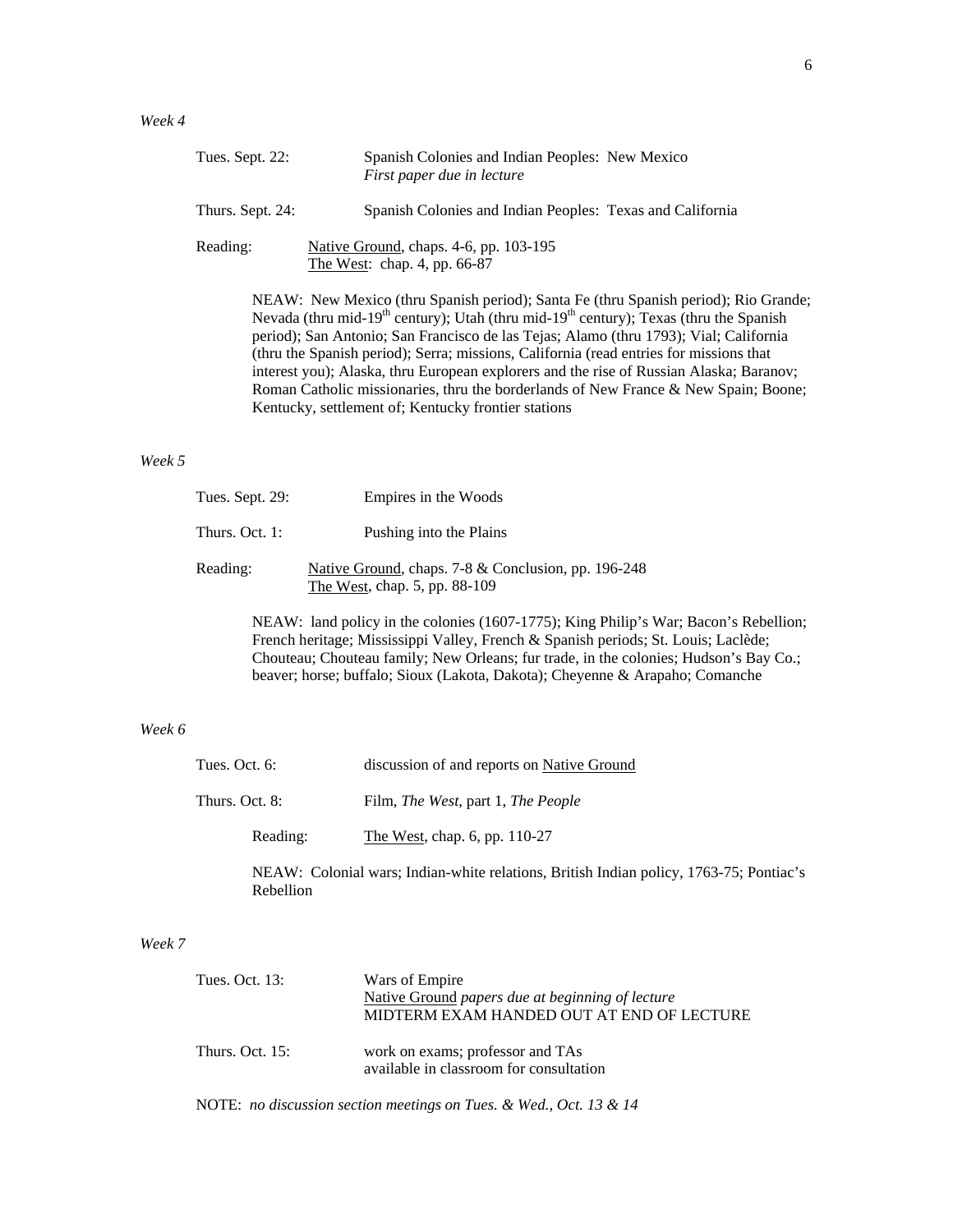| Tues. Oct. 20:         | New Nations: United States<br>MIDTERM EXAM DUE AT BEGINNING OF LECTURE                                                                            |
|------------------------|---------------------------------------------------------------------------------------------------------------------------------------------------|
| <b>Thurs. Oct. 22:</b> | Film, <i>The West</i> , part 2, <i>Empire Upon the Trails</i>                                                                                     |
| Reading:               | Changing National Identities, Intro. & chap. 1, pp. 1-55<br>The West, chaps. 7-8, pp. 128-75                                                      |
|                        | $\mathbf{M}$ , and $\mathbf{M}$ , and $\mathbf{M}$ , and $\mathbf{M}$ , and $\mathbf{M}$ , and $\mathbf{M}$ , and $\mathbf{M}$ , and $\mathbf{M}$ |

NEAW: American Revolution; land policy, 1780-1860 (thru 1850); Northwest Ordinance; territorial system; U.S. Indian policy, 1775-1860 (to 1820s); Tecumseh; Tenskwatawa; Indian Wars, 1789-1865; Little Turtle; Whiskey Rebellion; Missouri Compromise; Adams-Onís Treaty; Fredonian Rebellion

#### *Week 9*

| Tues. Oct. 27:  | New Nations: Mexico                                  |
|-----------------|------------------------------------------------------|
| Thurs. Oct. 29: | The Science of Conquest: Exploration                 |
| Reading:        | Changing National Identities, chaps. 2-4, pp. 56-145 |

NEAW: New Mexico (thru the Mexican period); Texas (thru the Mexican period); Austin, Moses; Austin, Stephen; empresario system; California (thru the Mexican period); Anza; Exploration, U.S.; Jefferson; Lewis; Clark; Lewis & Clark Expedition; Charbonneau; Sacagewea; Pike; Long, Stephen; Louisiana Purchase; Fremont, Jessie & John C.

#### *Week 10*

| Tues. Nov. $3:$ | The Business of Conquest: Trade                                                             |
|-----------------|---------------------------------------------------------------------------------------------|
| Thurs. Nov. 5   | Engines of Conquest: Farms, Factories, Plantations                                          |
| Reading:        | Changing National Identities, chaps. 5-6, pp. 146-196<br>The West, chaps. 9-10, pp. 176-219 |

NEAW: Jackson, Andrew; fur trade, in the U.S.; trappers; North West Co.; McLaughlin, John; American Fur Co.; Astor; Missouri Fur Co.; Lisa; Ashley; Rocky Mountain Fur Co.; Smith, Jedediah; California rancho system; Bryant, Sturgis & Co.; Dana; Santa Fe and Chihuahua Trail; Alvarez; Becknell; Gregg; Bent brothers; Bent's Fort; Carson; canal era; agricultural expansion; cotton culture; cotton production, the antebellum years; transportation on the Mississippi R. system; U.S. Indian policy, 1775-1860 (from 1820s); Cherokee Indians; Black Hawk; Black Hawk War; African Americans on the frontier (to 1850); Young, Brigham; Latter-Day Saints (thru 1850); Martínez, Antonio José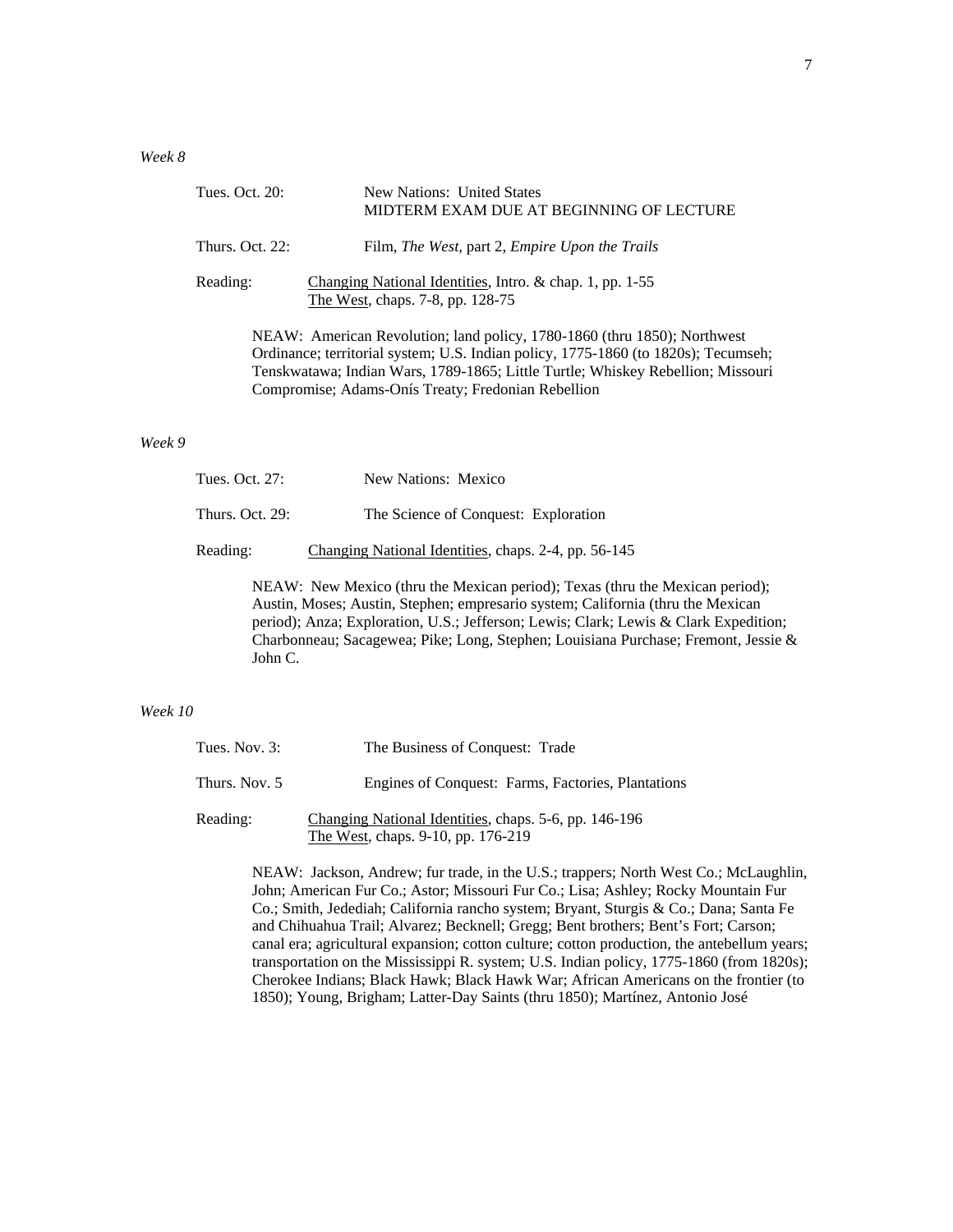|         | Tues. Nov. $10$ :                                                                                                                                                                                                                                                                                                                                                                                                                                                                                | Manifest Design: The Mexican North                                                                                                |  |  |  |
|---------|--------------------------------------------------------------------------------------------------------------------------------------------------------------------------------------------------------------------------------------------------------------------------------------------------------------------------------------------------------------------------------------------------------------------------------------------------------------------------------------------------|-----------------------------------------------------------------------------------------------------------------------------------|--|--|--|
|         | Thurs. Nov. 12:                                                                                                                                                                                                                                                                                                                                                                                                                                                                                  | Manifest Design: The Oregon Country                                                                                               |  |  |  |
|         | Reading:                                                                                                                                                                                                                                                                                                                                                                                                                                                                                         | Changing National Identities, chaps. 7-8 & Conclusion, pp. 197-271<br>The West, chap. 11, pp. 220-39, & chap. 12, pp. 240-47 only |  |  |  |
|         | NEAW: Texas (thru 1850); Texas Revolution; Alamo; Bowie; Crockett; Travis; Texas<br>annexation; Bear Flag Rebellion; Mexican War; Santa Anna; Houston, Samuel; Kearny;<br>Guadalupe Hidalgo, Treaty of; Gadsden Purchase; Oregon (to 1850); Cayuse Indians;<br>Whitman; Oregon Controversy; Kelley, Hall Jackson; Wyeth, Nathaniel; Walker,<br>William; Lee, Jason; De Smet; Roman Catholic missionaries, U.S. thru 1875; Benton,<br>Thomas Hart (1792-1858); manifest destiny; Magoffin; Armijo |                                                                                                                                   |  |  |  |
| Week 12 |                                                                                                                                                                                                                                                                                                                                                                                                                                                                                                  |                                                                                                                                   |  |  |  |
|         | Tues. Nov. 17:                                                                                                                                                                                                                                                                                                                                                                                                                                                                                   | discussion of and reports on Changing National Identities                                                                         |  |  |  |
|         | Thurs. Nov. 19:                                                                                                                                                                                                                                                                                                                                                                                                                                                                                  | Trail's End: Santa Fe and Salt Lake                                                                                               |  |  |  |

# Reading: Roaring Camp, Prologue & chap. 1, pp. 23-95 The West, chap. 12, pp. 247-51 only

NEAW: Santa Fe (thru 1850); Mormon Trail; Salt Lake City (thru 1850); Deseret; Murieta; Marsh; Sutter

## *Week 13*

| Tues. Nov. 24:                                                                                                                                                                           | Trail's End: Willamette Valley and Sutter's Fort<br>Changing National Identities papers due at beginning of lecture |  |
|------------------------------------------------------------------------------------------------------------------------------------------------------------------------------------------|---------------------------------------------------------------------------------------------------------------------|--|
| Thurs. Nov. $26$ :                                                                                                                                                                       | Thanksgiving, no class                                                                                              |  |
| Reading:                                                                                                                                                                                 | Roaring Camp, chaps. 2-4, pp. 97-234                                                                                |  |
| NEAW: Oregon Trail; Willamette River; California Trail; California (thru 1850);<br>American River; gold & silver rushes; gold towns in California; Wilmot Proviso;<br>Compromise of 1850 |                                                                                                                     |  |

NOTE: *no discussion section meetings on Tues. & Wed., Nov. 24 & 25*